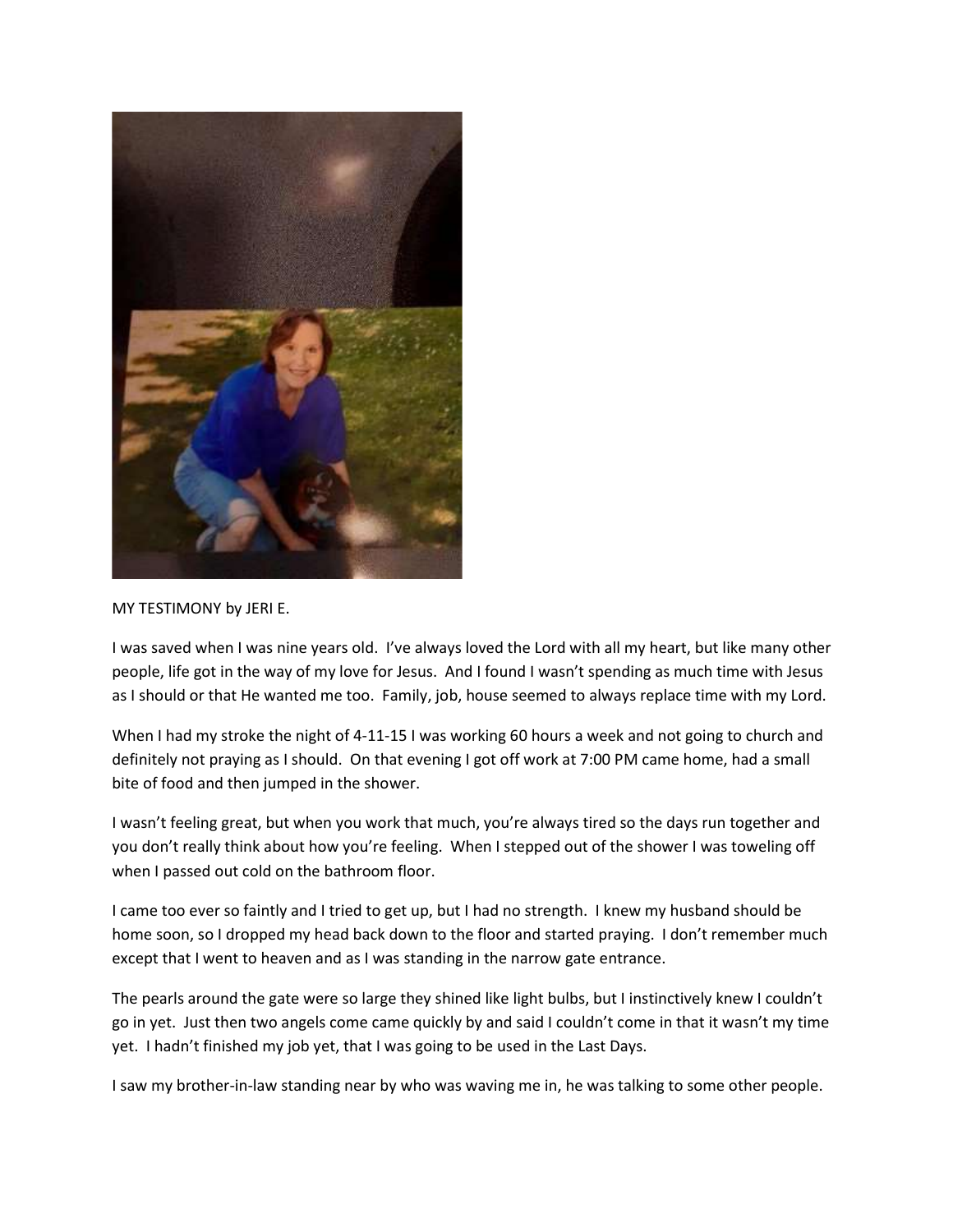Just like that I was back in my body and the paramedics was putting me on a gurney and taking me outside to the ambulance. I closed my eyes, trying to get back to heaven, but only fell asleep.

When we arrived at the hospital and I opened my eyes only to see the ceiling spinning, because the staff was turning the gurney around to the right direction. I heard them tell my husband, they were taking me to CT they thought I had suffered a stroke.

I heard them tell my husband they had to take me right to surgery. Since I was in the middle of a stroke, they couldn't give me anesthesia. I woke to the surgeon scraping my brain with a tool he inserted in my groin. I felt like there was a knife in my left eye and I kept asking the nurse to help me.

I opened my right eye and I saw a man in a white robe standing on my left side of the bed. I couldn't touch him because I couldn't move my left arm, my whole body was pretty much unmovable.

Meanwhile, I was yelling at the surgeon that he was hurting me. And of course, my daughter and husband could hear my cries in the waiting room. My daughter told me later that she was praying. And Jesus had told her not to worry that He was in the operating room with me and that everything will be fine.

The next morning I was able to speak to my attending doctor who told me I had an ischemic stroke caused by a blood clot to the right side of my brain which effects the left side of my body.

Since I worked in the medical field as a Certified Medical Assistant, I knew I had to get to work in order to regain my abilities again. In the meantime, my relationship with the Lord improved. As I began praying all the time. He told me He wanted me to give my testimony so people would know HE is still in the healing businesses looking out for us.

HE said my testimony would be very important in the Last Days.

The staff and I worked very hard in my rehab and they were very amazed at the progress I was making. In fact, no one could believe I lived through that stroke that most people don't.

Remember who was standing on the left side of my bed during surgery?

I believe one of the reasons I fell away from the Lord my husband and I left the church we had been attending for many years, as it had grown so large you just didn't know anyone anymore.

But we did get back into another church. My brother talked to his pastor about my church circumstances, his pastor contacted the pastor of the church that I grew up in, which is a more 'family size' church. Small enough to know everyone and love each other, yet large enough.

The pastor of that church started visiting me with his wife in the hospital. In fact, every Wednesday evening they would stop in for a visit. I told them when I got out of the hospital I will start coming to their church. Which is exactly what I did. Oh, sure the family meant with the old laziness at first but I put my cane down and said: 'We Are Going To Church And Worship Our Lord'.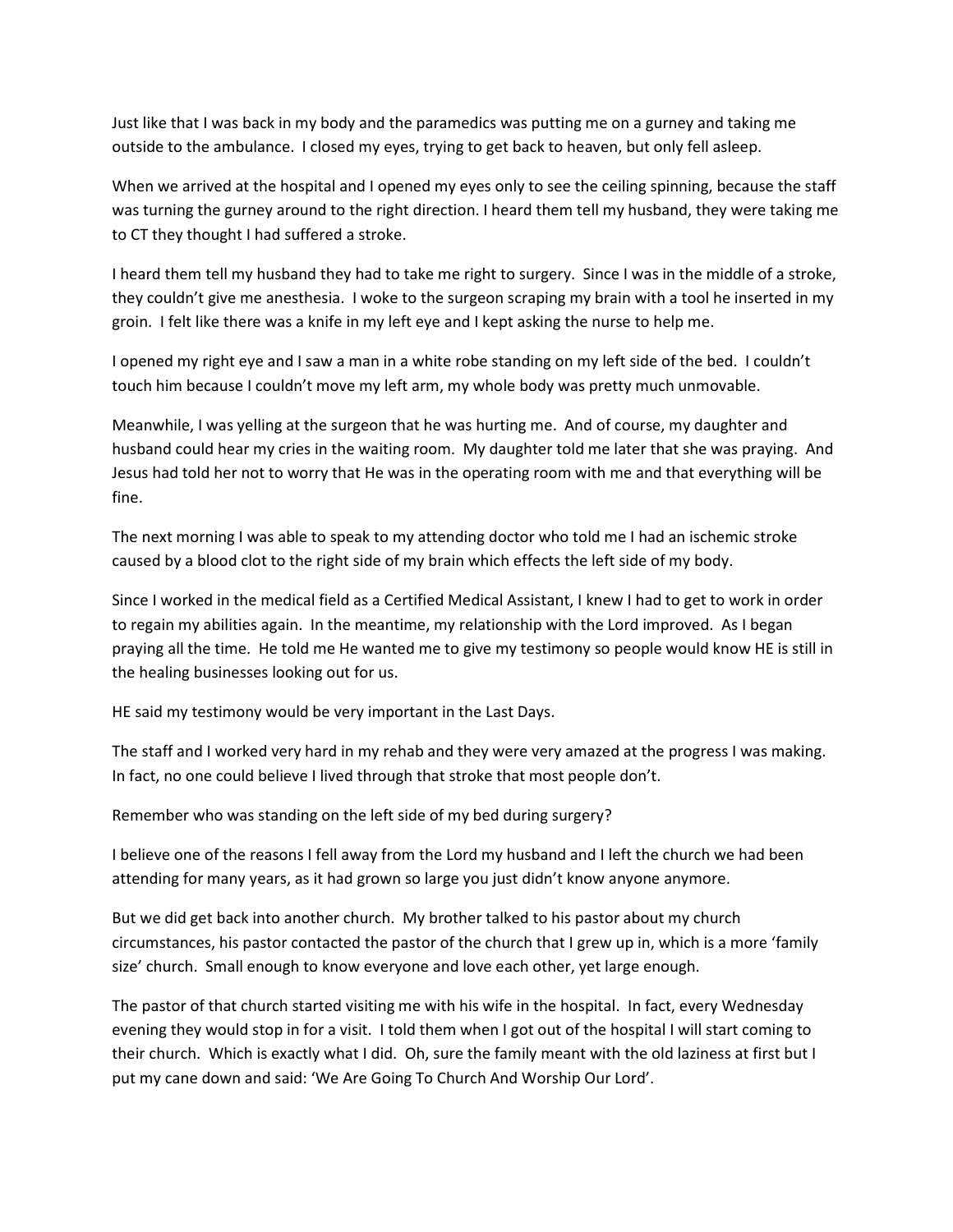It wasn't long I was able to resume work on a part time status, and then went into full time. It was October 2017 that I found a full-time job. I had terrible pain in my lower back for which my doctor told me it was arthritis. The pain became excruciating one evening that I was crying when my husband got home from work and took me to the hospital.

There the doctor told me he would have to take a CT of my back and a copy of the one I had done many months before. By coping it he would be able to see any changes. Which he did, the next time I saw the doctor he told me the little pin shape on the old CT had grown to the size of my hand, which was cancer.

Before I had the stroke in March of 2015, I had undergone a complete hysterectomy due to uterine cancer. The doctor said I didn't need radiation or chemo that the cancer was all intact on the inside of the uterus. I found out later from my Oncologist that I should have received chemo after that surgery because the cancer that was back had metastasized to my lumbar spine and a lump on the back side of my left hip

My doctor told me that I would have to quit work as the cancer I had was a Stage 4 aggressive cancer which means he was going to have to fight it very aggressively with radiation and chemotherapy.

As soon as I started chemo my hair fell out within a week. The radiation I took was 14 days in a row not including weekends. Then followed by chemo. While going thru chemo I became very weak and frightened. I prayed all the time. I was particularly frightened one day when I was walking thru my kitchen when I heard the Lord say: 'I will never leave or forsake you'. And then I felt safe again.

I have to admit during that first year of chemo there were times I just didn't think I would make it. But the Lord gave me strength to see it though. It was October of 2019 when my doctor changed my chemo to immunotherapy. The end of the parable reminds us to always be ready for Jesus. You never know when you will go to Him or when He returns in the Rapture to get His bride.

He loves us all, and doesn't want any of us to perish without His free gift of salvation. If you are not saved by His amazing grace and the gift, HE gave us on the cross. Please say a prayer now to seek forgiveness of your sins and ask Him into your heart, HE is waiting and HE loves you so much.

I love you too. That is why I wanted to publish my testimony to give you hope and for you tp see our Lord is forgiving and faithful to His children. HE doesn't want one of us to go to hell.

HE gave me another chance to get ready for Him. HE is waiting for you. Don't let another day go by without saying the Salvation Prayer.

God Bless everyone who has read my testimony. Hope to see you in heaven soon.

The Lord is coming very soon, PLEASE BE READY?

I love you too.

(my Testimony by Jeri E.)